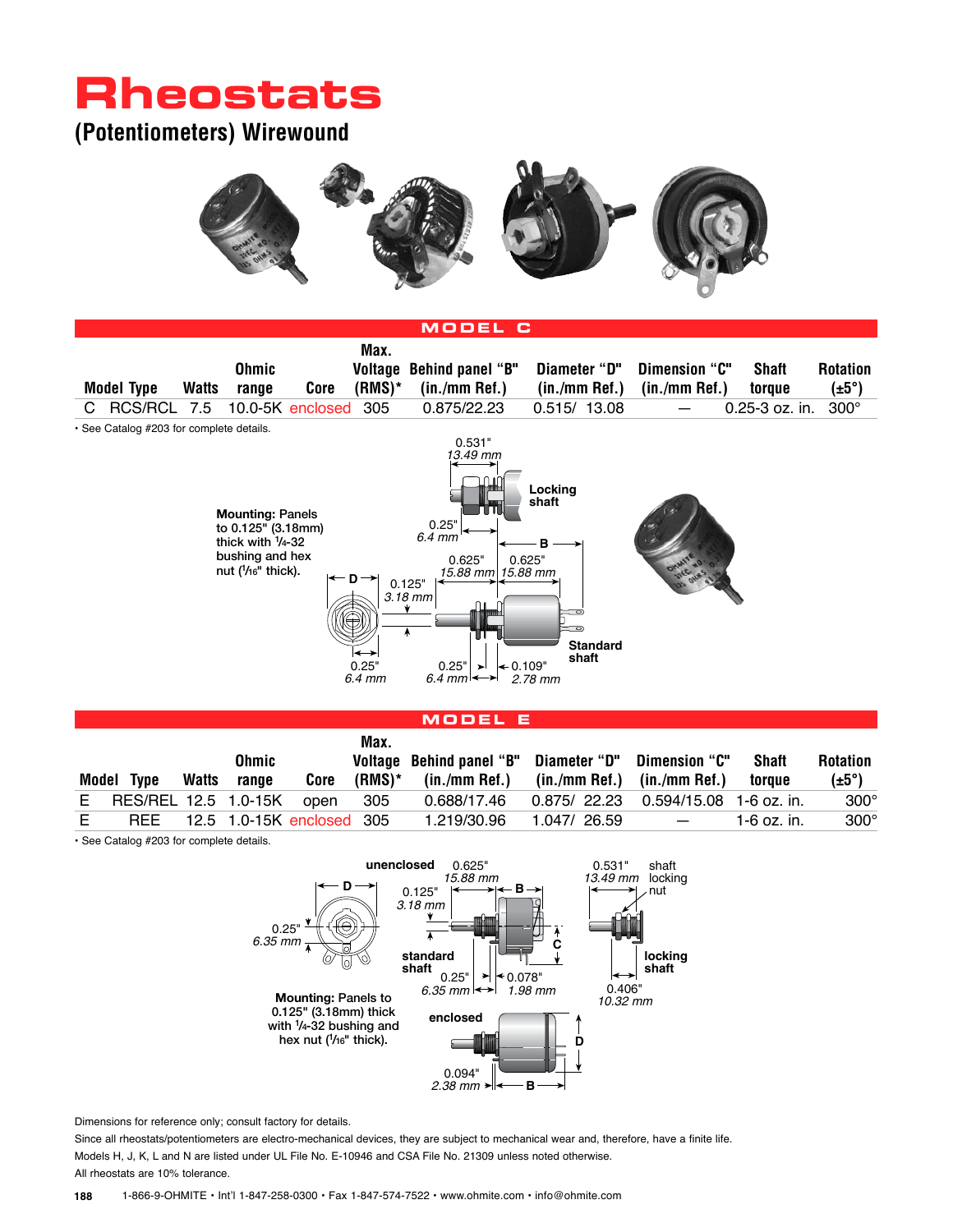# **Rheostats**

### **(Potentiometers) Wirewound**

#### **Models H, J, G, K, L**

|              | Model Type | <b>Watts</b> | Ohmic<br>range | Core | Max.<br>$(RMS)^*$ | Voltage Behind panel "B"<br>$(in./mm$ Ref.) | Diameter "D"<br>$(in./mm$ Ref.) | Dimension "C"<br>$(in./mm$ Ref.) | <b>Shaft</b><br>toraue            | <b>Rotation</b><br>$(\pm 5^{\circ})$ |
|--------------|------------|--------------|----------------|------|-------------------|---------------------------------------------|---------------------------------|----------------------------------|-----------------------------------|--------------------------------------|
| H            | RHS/RHL    | 25           | $1.0 - 25K$    | open | 500               | 1.375/34.93                                 | 1.560/39.62                     |                                  | 0.940/23.88 0.25-0.5 lb. in. 300° |                                      |
| J            | <b>RJS</b> | 50           | $0.5 - 50K$    | open | 750               | 1.375/34.93                                 | 2.31 / 58.67                    |                                  | 1.56 /39.62 0.25-2 lb. in.        | $300^\circ$                          |
| G            | <b>RGS</b> | 75           | $0.5 - 50K$    | open | 900               | 1.750/44.45                                 | 2.75 / 69.25                    | 1.78 /45.21                      | 0.5-2 lb. in.                     | $300^\circ$                          |
| K            | <b>RKS</b> | 100          | 0.5-50K        | open | 1000              | 1.750/44.45                                 | 3.125/79.38                     | 1.91 /48.51                      | 0.5-2 lb. in.                     | $300^\circ$                          |
| $\mathsf{L}$ | <b>RLS</b> | 150          | 0.5-50K        | open | 1200              | 2.000 / 50.8                                | 4.00 /101.60                    | 2.28 /57.91                      | $0.5 - 3$ lb. in.                 | $300^\circ$                          |

• Models H, J, G, and K also available in enclosed versions.

• See Catalog #203 for complete details.



**Models P, N, R, U**

|            |            |       | Ohmic        |      | Max.   | Voltage Behind panel "B"                                  |                                 | Diameter "D" Dimension "C"             | Shaft  | <b>Rotation</b>   |
|------------|------------|-------|--------------|------|--------|-----------------------------------------------------------|---------------------------------|----------------------------------------|--------|-------------------|
| Model Type |            | Watts | range        | Core | (RMS)* | (in./mm Ref.)                                             | $(in./mm$ Ref.) $(in./mm$ Ref.) |                                        | toraue | $(\pm 5^{\circ})$ |
| P          | <b>RPS</b> | 225   | 1.0-30K      | open | 1300   | 2.125/53.98                                               |                                 | 5.00 /127.00 2.97 /75.44 2.5-4 lb. in. |        | $310^\circ$       |
| N          | <b>RNS</b> | 300   | 1.0-50K      | open | 1225   | 2.375/60.33                                               |                                 | 6.00 /152.40 3.44 /87.38 2.5-5 lb. in. |        | $320^\circ$       |
| R.         | <b>RRS</b> | 500   | 1.0-20K      | open | 1450   | 2.125/53.98                                               |                                 | 8.00 /203.20 4.31/109.47 4.5-7 lb. in. |        | $325^\circ$       |
| U          | <b>RUS</b> |       | 1000 1.0-20K | open | 1600   | 3.000 / 76.2  12.00  / 304.80  6.38/162.05  3.5-7 lb. in. |                                 |                                        |        | $335^\circ$       |

• See Catalog #203 for complete details.



(continued)

**OHMITE!**